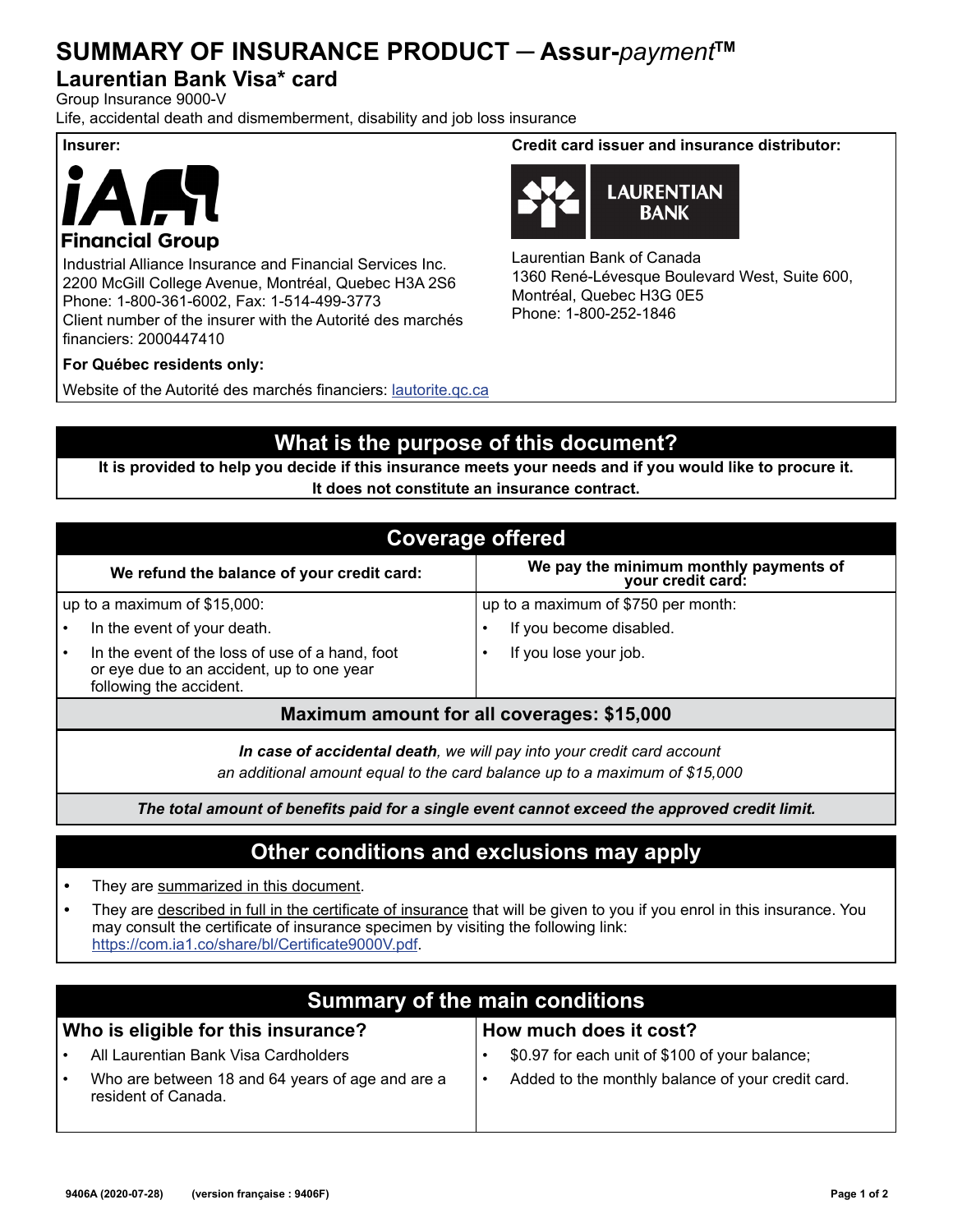|                                                                                                                                                                                                                                       | <b>What transactions are covered?</b>                                                                                                                                                                                                      | If you change your mind                                                                                                                                                                                   |
|---------------------------------------------------------------------------------------------------------------------------------------------------------------------------------------------------------------------------------------|--------------------------------------------------------------------------------------------------------------------------------------------------------------------------------------------------------------------------------------------|-----------------------------------------------------------------------------------------------------------------------------------------------------------------------------------------------------------|
|                                                                                                                                                                                                                                       | Regular transactions on your credit card;                                                                                                                                                                                                  | This insurance is optional and can be cancelled at any                                                                                                                                                    |
| $\bullet$                                                                                                                                                                                                                             | Deferred payment or equal billing financing billed to<br>your credit card.                                                                                                                                                                 | time:<br>If you cancel within the first 30 days, the premium will<br>$\bullet$<br>be reimbursed in full.                                                                                                  |
|                                                                                                                                                                                                                                       | To benefit from the disability insurance:                                                                                                                                                                                                  | To benefit from the job loss insurance:                                                                                                                                                                   |
|                                                                                                                                                                                                                                       |                                                                                                                                                                                                                                            |                                                                                                                                                                                                           |
|                                                                                                                                                                                                                                       | If you are a worker or a self-employed worker, you<br>must be unable to perform each and every usual task<br>of your primary occupation for a continuous period of<br>30 days or more and:                                                 | As a non-seasonal permanent worker, you must have<br>$\bullet$<br>worked at least of 20 paid hours per week for the same<br>employer during each of the 4 consecutive months<br>prior to the job loss; or |
|                                                                                                                                                                                                                                       | As a worker, have worked at least 20 paid hours<br>per week during each of the 4 weeks prior to the<br>onset disability; or                                                                                                                | $\bullet$<br>As a self-employed worker, you must have held this<br>gainful employment for period of at least 4 months<br>immediately prior to the job loss.                                               |
|                                                                                                                                                                                                                                       | As a self-employed worker, have earned an<br>income during each of the 4 weeks prior to the<br>onset disability.                                                                                                                           |                                                                                                                                                                                                           |
| $\bullet$                                                                                                                                                                                                                             | If you are not a worker or self-employed worker, you<br>must be in a state which requires ongoing medical<br>care, and which prevents you from performing all the<br>normal activities of a person of the same age for 90<br>days or more. |                                                                                                                                                                                                           |
|                                                                                                                                                                                                                                       | To submit a claim: 1-800-361-6002                                                                                                                                                                                                          | In case of dispute                                                                                                                                                                                        |
|                                                                                                                                                                                                                                       | You must call us within 30 days of the event;                                                                                                                                                                                              | We are here to help: Do not hesitate to contact us for                                                                                                                                                    |
|                                                                                                                                                                                                                                       | In case of death, your loved ones will have to call us<br>then send us the required documents within 1 year<br>following the death;                                                                                                        | support;<br>If your claim is denied, you will have 1 year to contest<br>$\bullet$<br>it in writing.                                                                                                       |
| $\bullet$                                                                                                                                                                                                                             | We may ask for supporting documents;                                                                                                                                                                                                       | If you wish to review the complaint policy or file a                                                                                                                                                      |
| $\bullet$                                                                                                                                                                                                                             | We will then render our decision within 30 days.                                                                                                                                                                                           | complaint you may do so by visiting:<br>https://ia.ca/corporate/complaint/file-complaint.                                                                                                                 |
|                                                                                                                                                                                                                                       |                                                                                                                                                                                                                                            |                                                                                                                                                                                                           |
|                                                                                                                                                                                                                                       | What is not covered by this insurance                                                                                                                                                                                                      |                                                                                                                                                                                                           |
|                                                                                                                                                                                                                                       | <b>Some behaviors</b>                                                                                                                                                                                                                      | Some circumstances for termination of<br>employment                                                                                                                                                       |
|                                                                                                                                                                                                                                       | Suicide and some self-inflicted injuries;                                                                                                                                                                                                  | . Job loss that occurs within 30 days of the beginning of                                                                                                                                                 |
|                                                                                                                                                                                                                                       | Criminal act, military operation, riot, insurrection, civil<br>unrest, flight or attempted flight in an aircraft;                                                                                                                          | insurance or of which you were aware when enrolling<br>to the insurance;                                                                                                                                  |
|                                                                                                                                                                                                                                       | Chronic or excessive consumption of alcohol,<br>overdose;                                                                                                                                                                                  | Resignation, return to school, retirement, leave, strike                                                                                                                                                  |
| ٠                                                                                                                                                                                                                                     | Driving under the influence of narcotics or with a blood<br>alcohol concentration rate in excess of the limit<br>permitted.                                                                                                                | or lockout, loss of a seasonal, occasional, part-time,<br>temporary employment or fixed-term contract;<br>Job loss associated with a fraud or criminal infraction;<br>$\bullet$                           |
|                                                                                                                                                                                                                                       |                                                                                                                                                                                                                                            | The first 30 days following a job loss.                                                                                                                                                                   |
|                                                                                                                                                                                                                                       | Claims related to a pre-existing health condition                                                                                                                                                                                          |                                                                                                                                                                                                           |
|                                                                                                                                                                                                                                       |                                                                                                                                                                                                                                            |                                                                                                                                                                                                           |
| If you become disabled or die due to a medical condition that was treated 6 months prior and 6 months following the<br>beginning of this insurance (or the date of your purchase in the case of deferred or equal payment financing). |                                                                                                                                                                                                                                            |                                                                                                                                                                                                           |
| <b>False statement</b>                                                                                                                                                                                                                |                                                                                                                                                                                                                                            |                                                                                                                                                                                                           |
| Any false statement on your part may result in the cancellation of this insurance or in your claim being denied.                                                                                                                      |                                                                                                                                                                                                                                            |                                                                                                                                                                                                           |
| You can't find the answer to your question?                                                                                                                                                                                           |                                                                                                                                                                                                                                            |                                                                                                                                                                                                           |
|                                                                                                                                                                                                                                       | Customer service of the insurer: 1-800-361-6002                                                                                                                                                                                            | Customer service of the distributor: 1-800-252-1846                                                                                                                                                       |

\*Trademark of Visa International Service Association and used under licence